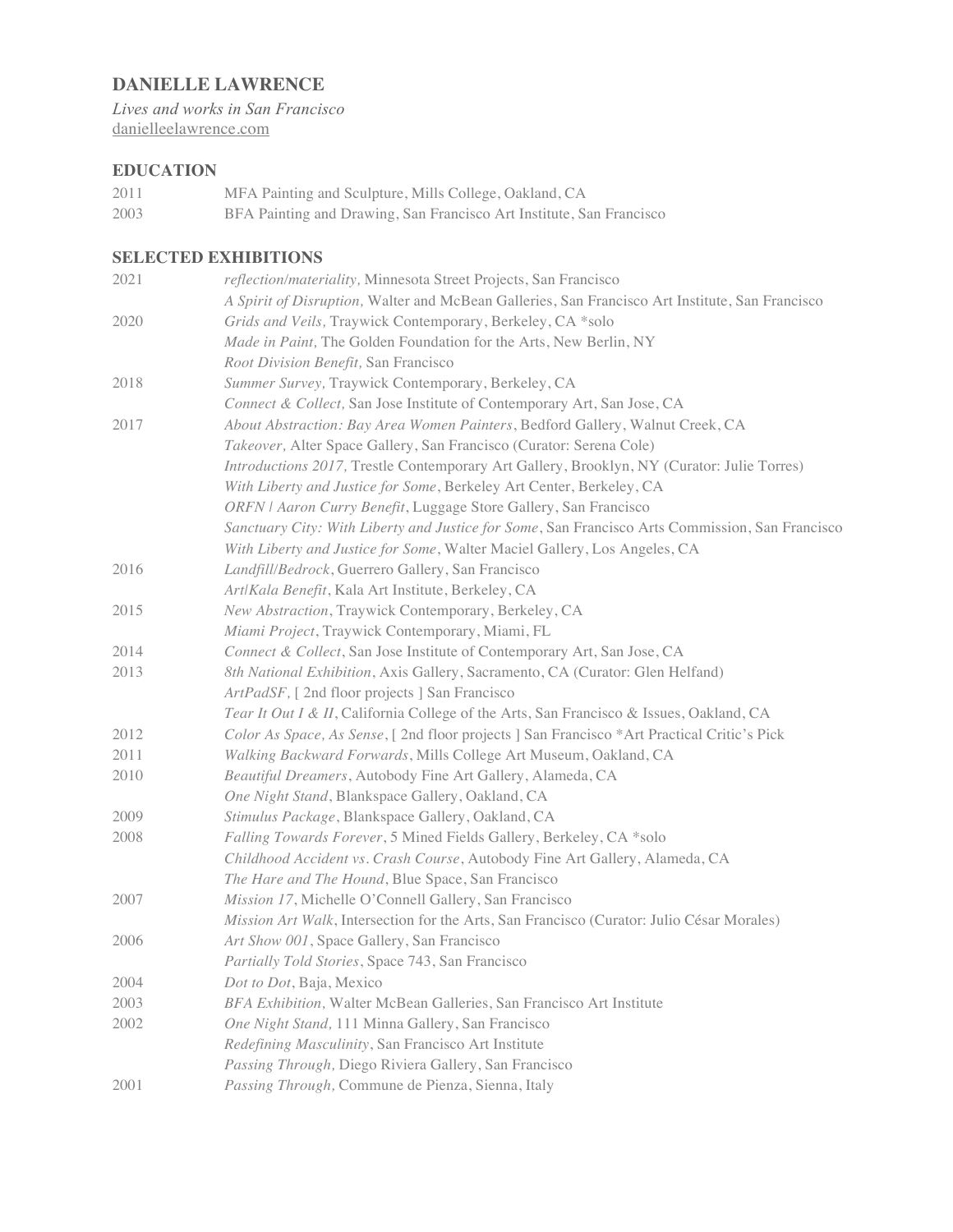## **COLLECTIONS**

The Achenbach Foundation for Graphic Arts, Legion of Art, Fine Arts Museums of San Francisco, San Francisco Community Hospital of the Monterey Peninsula, Monterey, CA Fidelity Headquarters, Boston, MA Mills College Art Museum, Oakland, CA Triton Museum of Art, Santa Clara, CA

## **HONORS / SCHOLARSHIPS / RESIDENCIES/GRANTS**

| 2022          | Finalist, Skowhegan School of Painting & Sculpture, Skowhegan, ME                     |
|---------------|---------------------------------------------------------------------------------------|
| 2021          | SECA Award Nomination, San Francisco Museum of Modern Art, San Francisco              |
|               | Quick Grant Award, Center for Cultural Innovation, San Francisco                      |
|               | California Relief Grant, San Francisco                                                |
| 2019          | Artist in Residence, The Sam and Adele Golden Foundation for the Arts, New Berlin, NY |
|               | Tosa Studio Award Nomination, Minnesota Street Project, San Francisco                 |
| 2018          | Tosa Studio Award Nomination, Minnesota Street Project, San Francisco                 |
| 2017          | Headlands Artist Residency Nomination, Headlands Center for the Arts, Sausalito, CA   |
| 2016          | Tosa Studio Award Nomination, Minnesota Street Project, San Francisco                 |
| 2013          | Finalist, Center for Cultural Innovation Grant, San Francisco                         |
| $2010 - 2011$ | Graduate Teaching Assistant Scholarship, Mills College, Oakland, CA                   |
| 2004          | Artist in Residency, Dot-to-Dot Artist Residency, Baja, Mexico                        |
| 2003          | Honors Studio, San Francisco Art Institute                                            |
| 1999-2003     | Presidential Merit Scholarship, San Francisco Art Institute                           |

#### **WRITING**

2019 "Artifacts of Presence: A Common Ungrounding," SFMoMA.org, August 2019, Author. https://www.sfmoma.org/read/artifacts-of-presence-a-common-ungrounding/

### **PUBLIC ART COMMISSIONS**

2010 Mural Director, The City of Oakland & Laurel District Neighborhood Association, Oakland, CA

#### **PUBLICATIONS / PRESS**

"ArtPadSF Highlights (Part 1 of 2)," *San Francisco Arts Quarterly* online, May 18, 2013. Beltran, J.D. "The Art of Looking," *SF Chronicle* online, City Brights, May 28, 2011. Chronicle Staff Report, "3 Bay Area art shows to check out, March 5-8," *SFGate* online, March 4, 2015. Cole, Serena. "Takeover," art publication, 2017 "Critic's Pick," *Art Practical*, 2012. Dalkey, Victoria. "Eclectic mix makes for interest-catching exhibition at Axis Gallery," *The Sacramento Bee*, September 30, 2013. Dragovisch, Sarah. "Outside the Frame with Danielle Lawrence," *Art Nerd San Francisco*, June 11, 2014. Fancher, Lou. "Abstract art gets a modern, feminist touch in Walnut Creek," *The Mercury News*, October 3, 2017. Hanor, Stephanie, "Mills College MFA Exhibition 2011," Mills Art Museum, catalogue essay, 2011 Helfand, Glen. "Axis Gallery, 8th National Juried Exhibition," catalogue essay, 2013 Hewicker, Scott. Color as Space, As Sense, [ 2nd floor projects ] editions 2012, San Francisco Kurtz, Katie. *The SF Bay Guardian*, March 15–21, 2006, Vol. 40, No. 24, pg. 50 Lederer, Carrie. "About Abstraction: Bay Area Women Painters," catalogue essay, 2017 Morris, Barbara. "About Abstraction at Bedford," *Squarecylinder,* November 28, 2017. Nafziger, Christina. "Danielle Lawrence's Abstract Paintings Erupt Out of Their Frame, Commenting on Patriarchal Structures and Its Restraints," *Beautiful Decay*, April 15, 2015. Tedesco, Margaret & Weefur, Leila, Are You Listening, *The Painting Dept.*, Sept. 26, 2021, podcast Thibault, Sarah, ARTIST + TRAVEL, a COVIDeo Interview w/ Danielle Lawrence, May 5, 2020, podcast Patterson, Pat. "Art Beat: Mosaic Project and Mural Walk Build Community," *MacArthur Metro*, 2010. Pringle, Kathryn. Right New Biology, 2009, *Heretical Texts*, Factory School, Vol. 4, No. 2 Stephens, Adair. "Stretch, Unstretch," *The Face Painters*, March 2013. Roth, David. "Danielle Lawrence in Conversation w/ Dr. Stephanie Hanor," *SquareCylinder*, April 23, 2020.